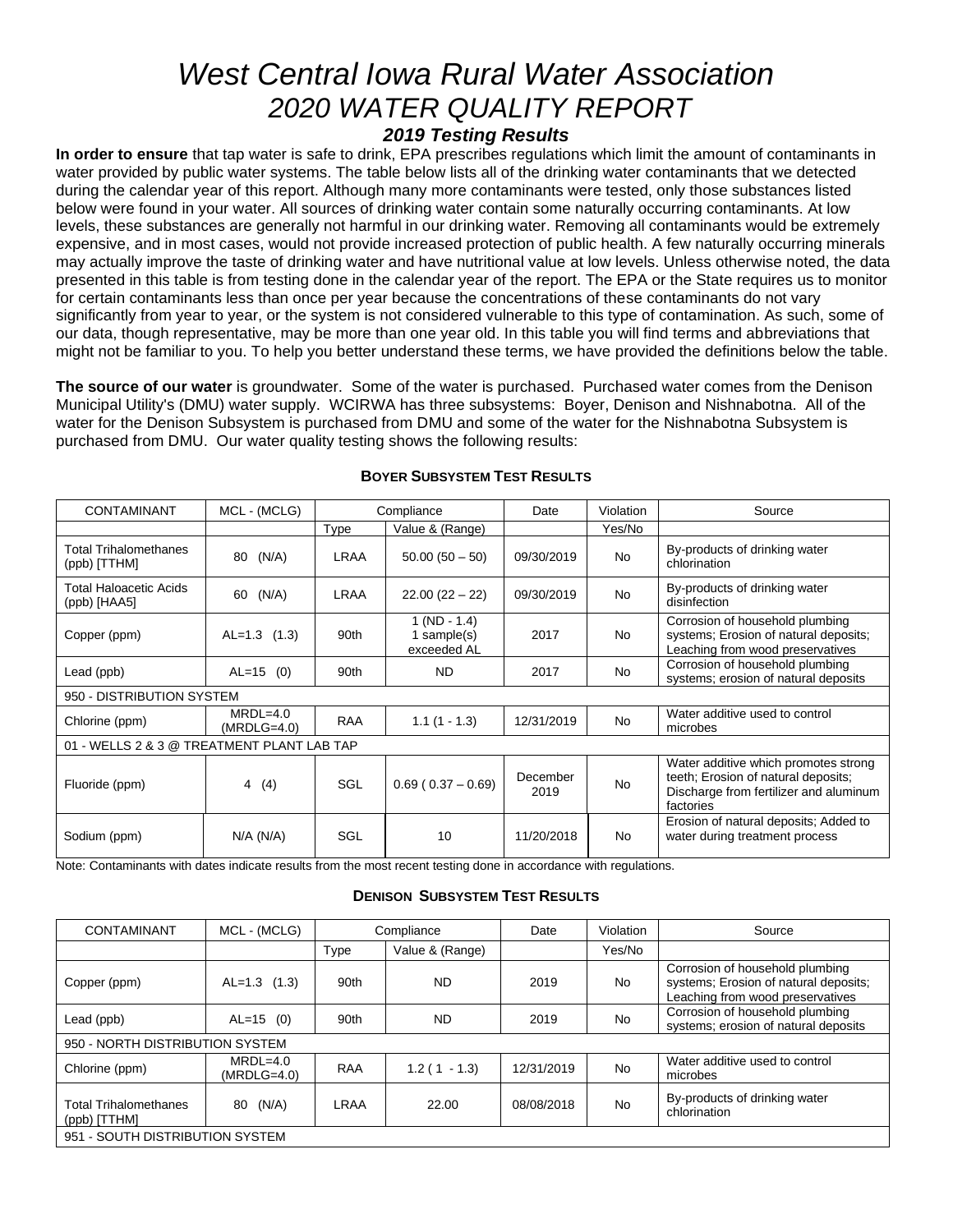| Chlorine (ppm)                                               | $MRDL=4.0$<br>$(MRDLG=4.0)$                    | <b>RAA</b>      | $1.1(0.8 - 1.1)$                                   | 12/31/2019 | No.                         | Water additive used to control<br>microbes                                                                                         |
|--------------------------------------------------------------|------------------------------------------------|-----------------|----------------------------------------------------|------------|-----------------------------|------------------------------------------------------------------------------------------------------------------------------------|
| <b>Total Trihalomethanes</b><br>(ppb) [TTHM]                 | 80 (N/A)                                       | LRAA            | 20.00                                              | 08/08/2018 | No.                         | By-products of drinking water<br>chlorination                                                                                      |
| PURCHASED WATER - 2424027 - DENISON WATER SUPPLY             |                                                |                 |                                                    |            |                             |                                                                                                                                    |
| 02 - WELLS 1-3, 5,7, 9-16 & 2A @ WATER PLANT                 |                                                |                 |                                                    |            |                             |                                                                                                                                    |
| Fluoride (ppm)                                               | 4(4)                                           | SGL             | $0.94(0.71 - 0.94)$                                | 03/20/2019 | <b>No</b>                   | Water additive which promotes strong<br>teeth; Erosion of natural deposits;<br>Discharge from fertilizer and aluminum<br>factories |
| Sodium (ppm)                                                 | $N/A$ $(N/A)$                                  | SGL             | 26.9                                               | 03/14/2017 | No.                         | Erosion of natural deposits; Added to<br>water during treatment process                                                            |
| Nitrate (as N) (ppm)<br>$\cdots$ $\sim$ $\cdots$<br>$\cdots$ | 10(10)<br>$\cdots$ $\cdots$<br>$\cdot$ $\cdot$ | SGL<br>$\sim$ . | < 1.0<br>$\sim$ $\sim$ $\sim$ $\sim$ $\sim$ $\sim$ | 08/07/2019 | No.<br>$\cdots$<br>$\cdots$ | Runoff from fertilizer use; Leaching<br>from septic tanks, sewage; Erosion of<br>natural deposits                                  |

Note: Contaminants with dates indicate results from the most recent testing done in accordance with regulations.

#### **NISHNABOTNA SUBSYSTEM TEST RESULTS**

| MCL - (MCLG)                                                                                     |            |                      | Date       | Violation | Source                                                                                                                             |  |  |  |
|--------------------------------------------------------------------------------------------------|------------|----------------------|------------|-----------|------------------------------------------------------------------------------------------------------------------------------------|--|--|--|
|                                                                                                  | Type       | Value & (Range)      |            | Yes/No    |                                                                                                                                    |  |  |  |
| $AL=15$ (0)                                                                                      | 90th       | $0.00$ (ND - 3)      | 2017       | <b>No</b> | Corrosion of household plumbing<br>systems; erosion of natural deposits                                                            |  |  |  |
| $AL=1.3$ (1.3)                                                                                   | 90th       | $0.71$ (ND $-0.96$ ) | 2017       | No        | Corrosion of household plumbing<br>systems; Erosion of natural deposits;<br>Leaching from wood preservatives                       |  |  |  |
| 950 - DISTRIBUTION SYSTEM-WCIRW                                                                  |            |                      |            |           |                                                                                                                                    |  |  |  |
| $MRDL=4.0$<br>$(MRDLG=4.0)$                                                                      | RAA        | $1.0(0.7 - 2)$       | 12/31/2019 | <b>No</b> | Water additive used to control<br>microbes                                                                                         |  |  |  |
| 80 (N/A)                                                                                         | SGL        | 20.00                | 08/08/2018 | <b>No</b> | By-products of drinking water<br>chlorination                                                                                      |  |  |  |
| 60 (N/A)                                                                                         | SGL        | 9.00                 | 08/08/2018 | <b>No</b> | By-products of drinking water<br>disinfection                                                                                      |  |  |  |
| 951 - DISTRIBUTION SYSTEM-DENISON                                                                |            |                      |            |           |                                                                                                                                    |  |  |  |
| $(MRDLG=4.0)$                                                                                    | <b>RAA</b> | $0.9(0.6 - 1.4)$     | 12/31/2019 | <b>No</b> | Water additive used to control<br>microbes                                                                                         |  |  |  |
| 80 (N/A)                                                                                         | SGL        | 31.00                | 08/08/2018 | No        | By-products of drinking water<br>chlorination                                                                                      |  |  |  |
| 60 (N/A)                                                                                         | SGL        | 9.00                 | 08/08/2018 | <b>No</b> | By-products of drinking water<br>disinfection                                                                                      |  |  |  |
| 01 - WELLS 1, 3, 5-9 @ WATER PLANT                                                               |            |                      |            |           |                                                                                                                                    |  |  |  |
| 15(0)                                                                                            | SGL        | 5.4                  | 06/01/2016 | <b>No</b> | Erosion of natural deposits                                                                                                        |  |  |  |
| 4(4)                                                                                             | SGL        | $0.89(.64-.89)$      | June 2019  | <b>No</b> | Water additive which promotes strong<br>teeth; Erosion of natural deposits;<br>Discharge from fertilizer and aluminum<br>factories |  |  |  |
| $N/A$ ( $N/A$ )                                                                                  | SGL        | 8.7                  | 11/20/2018 | <b>No</b> | Erosion of natural deposits; Added to<br>water during treatment process                                                            |  |  |  |
| 10(10)                                                                                           | SGL        | $5.1(3 - 5.1)$       | 2019       | No        | Runoff from fertilizer use; Leaching<br>from septic tanks, sewage; Erosion of<br>natural deposits                                  |  |  |  |
| PURCHASED WATER - 2424027 - DENISON WATER SUPPLY<br>02 - WELLS 1-3, 5,7, 9-16 & 2A @ WATER PLANT |            |                      |            |           |                                                                                                                                    |  |  |  |
| 4 (4)                                                                                            | <b>SGL</b> | $0.94(0.71 - 0.94)$  | 03/20/2019 | <b>No</b> | Water additive which promotes strong<br>teeth; Erosion of natural deposits;<br>Discharge from fertilizer and aluminum<br>factories |  |  |  |
| $N/A$ $(N/A)$                                                                                    | SGL        | 26.9                 | 03/14/2017 | No        | Erosion of natural deposits; Added to<br>water during treatment process                                                            |  |  |  |
| 10(10)                                                                                           | <b>SGL</b> | < 1.0                | 08/07/2019 | <b>No</b> | Runoff from fertilizer use; Leaching<br>from septic tanks, sewage; Erosion of<br>natural deposits                                  |  |  |  |
|                                                                                                  | $MRDL=4.0$ |                      | Compliance |           |                                                                                                                                    |  |  |  |

Note: Contaminants with dates indicate results from the most recent testing done in accordance with regulations.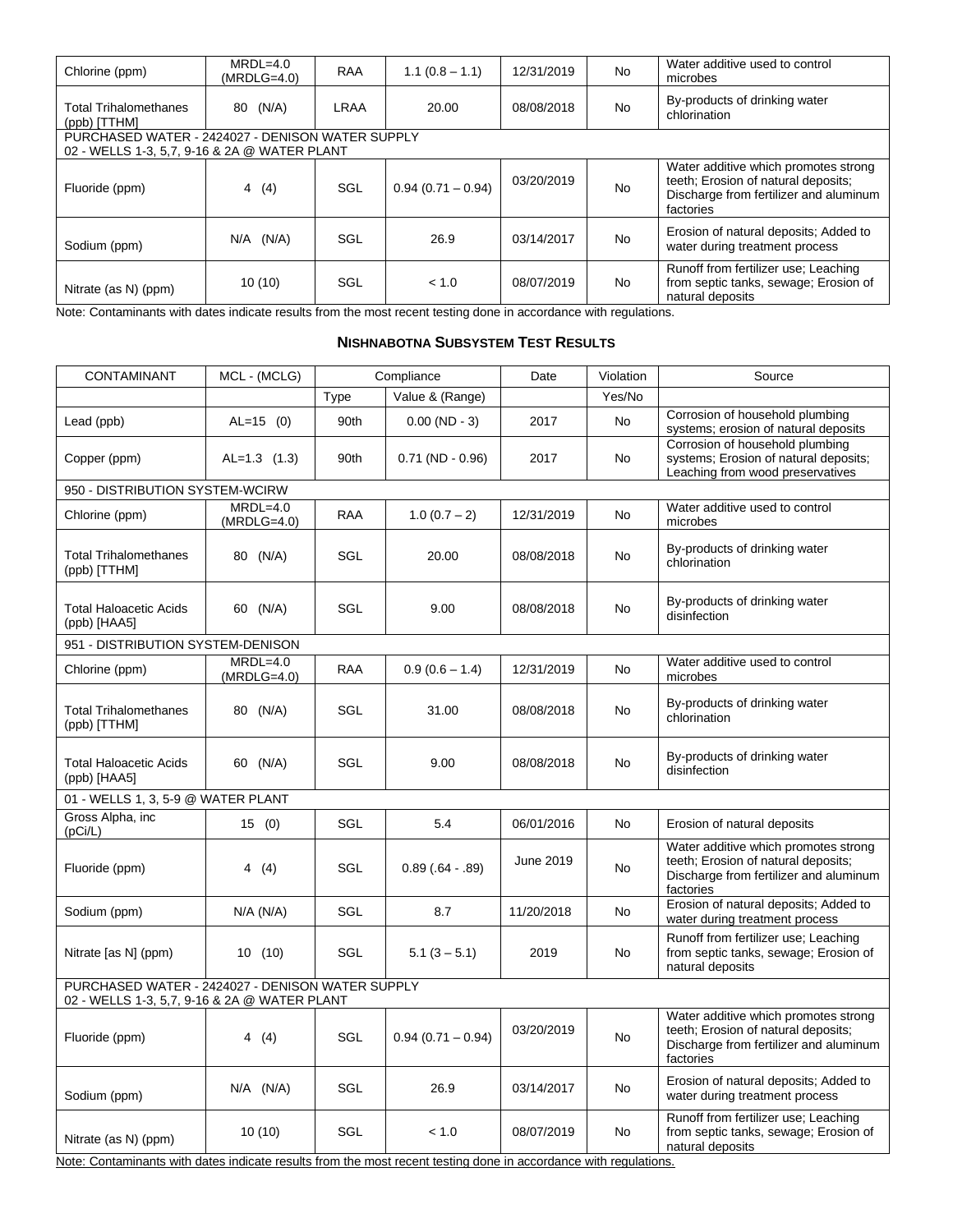# **UNREGULATED CONTAMINANTS**

The U.S. Environmental Protection Agency developed an Unregulated Contaminant Monitoring program to better understand the existence of contaminants in the environment that are not regulated by the national Primary Drinking Water regulations, which are known or anticipated to occur at public water systems and may warrant regulation under the safe Drinking Water act. Unregulated contaminants are those for which EPA has not established drinking water standards. The purpose of unregulated contaminant monitoring is to assist EPA in determining the occurrence of unregulated contaminants in drinking water and whether future regulation is warranted. WCIRWA, Nishnabotna Subsystem was selected to test for numerous contaminants at three different sites in 2018. Those results indicate the following:

# **UNREGULATED CONTAMINANTS RESULTS: WCIRWA NISHNABOTNA SUBSYSTEM**

NISHNABOTNA DISTRIBUTION Location: N23-36-01 & N18-35-01

| Analvte | Jnit            | Average Value | Date       |
|---------|-----------------|---------------|------------|
| HAA5    | $\mu$ g/L (ppb) |               | 12/11/2018 |
| HAA6Br  | $\mu$ g/L (ppb) | 8.40          | 06/05/2018 |
| HAA9    | $\mu$ g/L (ppb) | 14.78         | 12/11/2018 |

#### NISHNABOTNA PLANT TP Entry Point #1

| Analyte                   | Unit              | /alue<br>.<br>_____ | Date<br>.    |
|---------------------------|-------------------|---------------------|--------------|
| ма<br>ספו<br>_____<br>. . | ua/l<br>(ppb<br>- |                     | 06/04<br>ت ک |

#### NISHNABOTNA WELL Entry Point #1

| Analyte                | Unit                   | Value<br>. на се<br>$  -$ | Date<br>.  |
|------------------------|------------------------|---------------------------|------------|
| <b>Bromide</b><br>____ | $\mu$ g/<br>(ppb)<br>- | $\sim$<br>ັ<br>$\sim$     | /2018<br>. |

#### **OTHER SAMPLING:**

NISHNABOTNA PLANT TP Entry Point

| Analyte                                       | Unit         | Average Value | Date       |  |  |  |
|-----------------------------------------------|--------------|---------------|------------|--|--|--|
| Manganese                                     | mg/L (blm)   | < 0.05        | 07/23/2019 |  |  |  |
| NISHNABOTNA 951 - DISTRIBUTION SYSTEM-DENISON |              |               |            |  |  |  |
| Analyte                                       | Unit         | Average Value | Date       |  |  |  |
| Manganese                                     | $mg/L$ (blm) | < 0.05        | 10/16/2019 |  |  |  |
| BOYER PLANT TP Entry Point                    |              |               |            |  |  |  |
| Analyte                                       | Unit         | Average Value | Date       |  |  |  |
| Manganese                                     | $mg/L$ (blm) | < 0.005       | 07/16/2019 |  |  |  |
| DENISON 950 - NORTH DISTRIBUTION SYSTEM       |              |               |            |  |  |  |
| Analyte                                       | Unit         | Average Value | Date       |  |  |  |
| Manganese                                     | $mg/L$ (blm) | < 0.05        | 09/25/2019 |  |  |  |

#### **DEFINITIONS**

- Maximum Contaminant Level (MCL) The highest level of a contaminant that is allowed in drinking water. MCLs are set as close to the MCLGs as feasible using the best available treatment technology.
- Maximum Contaminant Level Goal (MCLG) -- The level of a contaminant in drinking water below which there is no known or expected risk to health. MCLGs allow for a margin of safety.
- ppb -- parts per billion.
- ppm -- parts per million.
- pCi/L picocuries per liter
- N/A Not applicable
- ND -- Not detected
- RAA Running Annual Average
- Treatment Technique (TT) A required process intended to reduce the level of a contaminant in drinking water.
- Action Level (AL) The concentration of a contaminant which, if exceeded, triggers treatment or other requirements which a water system must follow.
- Maximum Residual Disinfectant Level Goal (MRDLG) The level of a drinking water disinfectant below which there is no known or expected risk to health. MRDLGs do not reflect the benefits of the use of disinfectants to control microbial contaminants.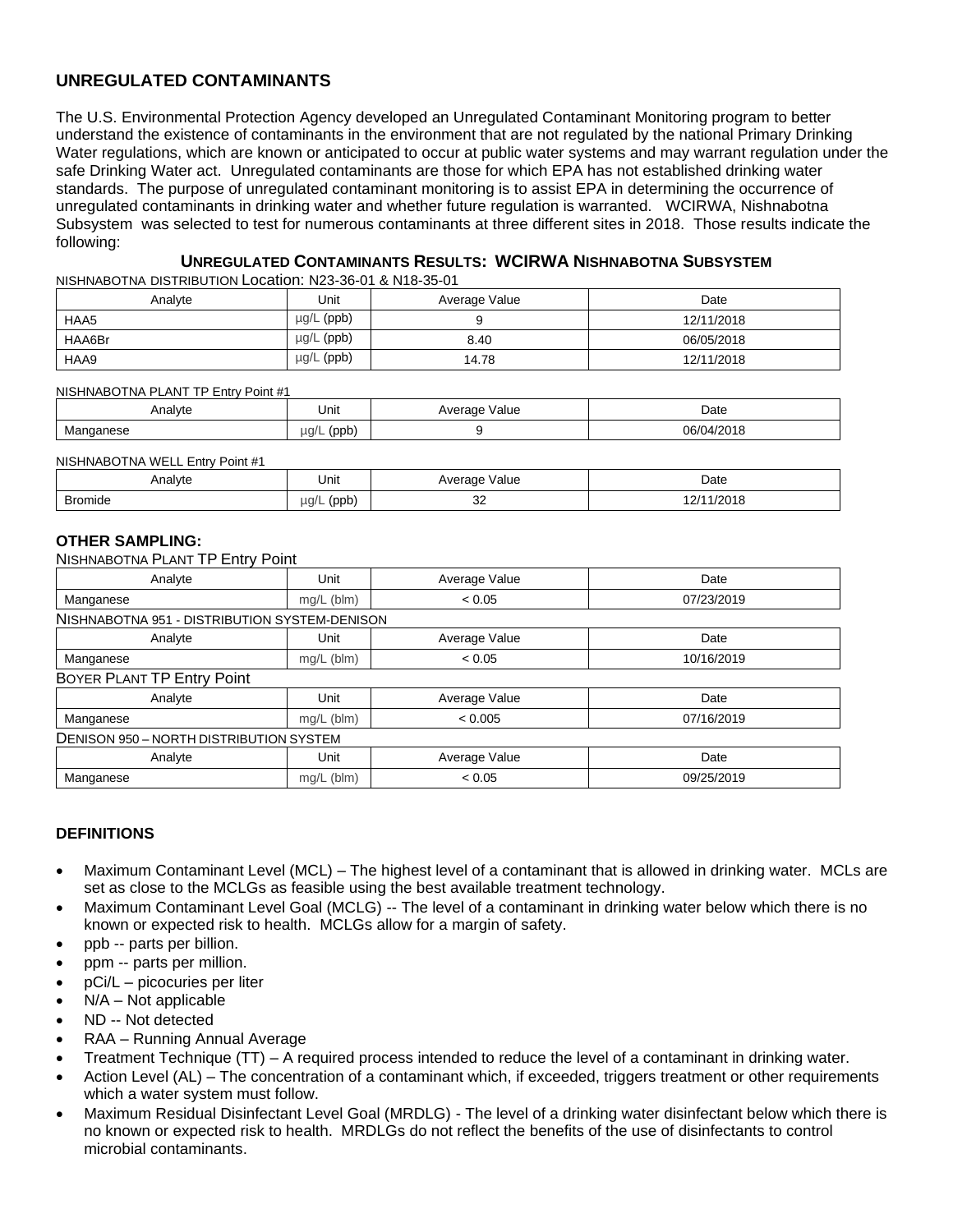- Maximum Residual Disinfectant Level (MRDL) The highest level of a disinfectant allowed in drinking water. There is convincing evidence that addition of a disinfectant is necessary for control of microbial contaminants.
- SGL Single Sample Result
- RTCR Revised Total Coliform Rule
- NTU Nephelometric Turbidity Units
- ug/L Micrograms per liter or parts per billion (ppb). Parts of contaminant per billion parts of water. One part per billion is equivalent to a single penny in ten million dollars.

# **GENERAL INFORMATION**

Drinking water, including bottled water, may reasonably be expected to contain at least small amounts of some contaminants. The presence of contaminants does not necessarily indicate that water posed a health risk. More information about contaminants or potential health effects can be obtained by calling the Environmental Protection Agency's Safe Drinking Water Hotline (800-426-4791).

Some people may be more vulnerable to contaminants in drinking water than the general population. Immunocompromised persons such as persons with cancer undergoing chemotherapy, persons who have undergone organ transplants, people with HIV/AIDS or other immune system disorders, some elderly, and infants can be particularly at risk from infections. These people should seek advice about drinking water from their health care providers. EPA/CDC guidelines on appropriate means to lessen the risk of infection by *Cryptosporidium* and other microbial contaminants are available from the Safe Drinking Water Hotline (800-426-4791).

If present, elevated levels of lead can cause serious health problems, especially for pregnant women and young children. Lead in drinking water is primarily from materials and components associated with service lines and home plumbing. West Central Iowa Rural Water Association is responsible for providing high quality drinking water, but cannot control the variety of materials used in plumbing components. When your water has been sitting for several hours, you can minimize the potential for lead exposure by flushing your tap for 30 seconds to 2 minutes before using water for drinking or cooking. If you are concerned about lead in your water, you may wish to have your water tested. Information on lead in drinking water, testing methods and steps you can take to minimize exposure is available from the Safe Drinking Water Hotline or at [http://www.epa.gov/safewater/lead.](http://www.epa.gov/safewater/lead)

# **ADDITIONAL HEALTH INFORMATION**

Nitrate in drinking water at levels above 10 ppm is a health risk for infants of less than six months of age. High nitrate levels in drinking water can cause blue baby syndrome. Nitrate levels may rise quickly for short periods of time because of rainfall or agricultural activity. If you are caring for an infant, you should ask advise from your health care provider.

# **SOURCE WATER ASSESSMENT INFORMATION**

The WCIRWA's Boyer System obtains its water from the North Raccoon River sand and gravel of the alluvial aquifer. The alluvial aquifer was determined to be highly susceptible to contamination because the characteristics of the aquifer and overlying materials provide little protection from contamination at the land surface. WCIRWA's Boyer System Alluvial wells will be highly susceptible to surface contaminants such as leaking underground storage tanks, contaminant spills, and excess fertilizer application. A detailed evaluation of your source water was completed by the Iowa Department of Natural Resources, and is available from West Central Iowa Rural Water Assn. at 712-655-2534. The water supply is filtered, disinfected and fluoridated. Incorporated towns that can be served from the Boyer Subsystem include Lidderdale, Westside, and Vail. Also, the Town of Arcadia can be served either from the Boyer Subsystem or the Denison Subsystem.

The WCIRWA's Denison System is served water from the Denison Municipal Utilities (DMU), Supply ID IA2424027 in Denison as a consecutive water supply. This water supply obtains water from an alluvial formation along the Boyer River bottom. The aquifer was determined to be highly susceptible to contamination because the characteristics of the aquifer and overlying materials provide little protection from contamination at the land surface. The alluvial wells will be highly susceptible to surface contaminants such as leaking underground storage tanks, contaminant spills, and excess fertilizer application. A detailed evaluation of the source water was completed by the Iowa Department of Natural Resources, and is available from DMU at 1-712-263-4458. The water supply is filtered, disinfected and fluoridated and softened through a cold lime softening process. Incorporated towns that can be served from the Denison Subsystem include Arthur, Charter Oak, Dow City, Kiron and Schleswig. The incorporated towns of Aspinwall, Arion, Buck Grove and Ricketts are franchised by WCIRWA and are served with DMU water. Also, the Town of Arcadia can be served either from the Boyer Subsystem or the Denison Subsystem.